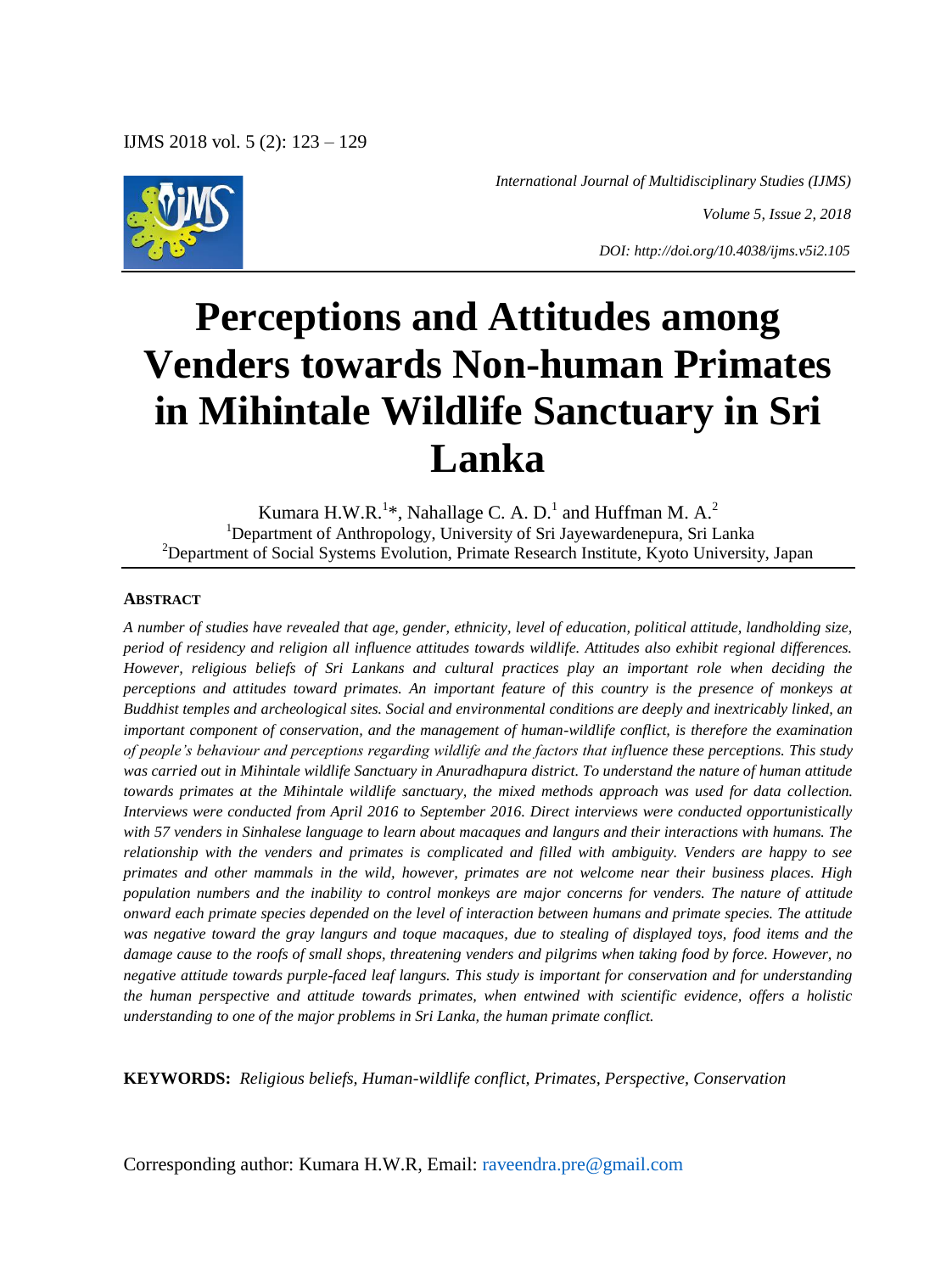### **1. INTRODUCTION**

Values are the range of orientations towards an object that provide the foundation for an individual's attitudes, which in turn guides the interpretation and use of the object (Manfredo et al. 2003; Manfredo 2009). Not all values of nature are perceived by all people, and the reasons behind which values people hold, and therefore their perceptions and attitudes towards nature, are shaped by a multivariate role of intrinsic – individual experience and evolutionary, historic and extrinsic – economic, social and cultural – factors (Treves 2008). In ecological communities, primates play an important role and they are widely distributed across Africa, South America, South Asia, South-east Asia, Madagascar and Africa. Ecologically, Sri Lanka is an important island because of its high biodiversity. Sri Lanka is an important place to study primates because it is home to five species of primates (Dela, 2007; Rudran, 2007; Nahallage et al., 2008). These species include three catarrhines, the toque monkey (Macaca sinica), the purple faced leaf langur (Semnopithecus vetulus), the gray langur (Semnopithecus entellus) and two species of slender loris (Loris spp.). Mihintale wildlife Sanctuary, is named after the famous mountain peak 12 km east of Anuradhapura, an ancient city and former capital of the country, located 221 km north east of Colombo. Mihintale sanctuary is approximately 2470 acres (999.6 ha) in extent. Historical reasons make Mihintale a significant site for attracting religious and non-religious tourists. Mihintale is noteworthy as the world's oldest wildlife sanctuary, established more than 2200 years ago and human primate interactions have no doubt been going on from the beginning of the

sanctuary's establishment, if not earlier when it was the hunting grounds of the King. Peoples' religious beliefs, folk beliefs and cultural context play an important role in defining the terms of human primate interactions and attitudes towards primates. Attitudes also show regional differences (Kellert 1997; Conover 1998). It is often the distance a person resides from a wildlife area that most strongly influences attitudes, with most people living closer to wild areas holding more negative views towards wildlife (Fiallo & Jacobson 1995; Webber 2006; Nijman & Nekaris 2010). Once again, this pattern is not universal (Naughton- Treves 1997), while other studies reveal no patterns at all (Heinen 1993; De Boer & Baquete 1998). Livelihood affect attitudes towards wildlife. Those employed in wildlife-related fields display more positive attitudes towards wildlife (Fiallo & Jacobson 1995), while agriculturalists hold more negative perceptions (Kellert 1997; Messmer 2000; Lindsey et al. 2005). A producer's economic dependence on a commodity also affects their attitude towards conflict and tolerance of wildlife (Wywialowski 1994; Jonker et al. 1998; Wang et al. 2006; Kirksey & Helmreich 2010). The main objective of this study is to determine the attitudes among venders towards nonhuman primates; the toque macaque (M. sinica), purple-faced leaf langur (Semnopithecus vetulus philbricki) and crested gray langur (Semnopithecus priam thersites) at Mihintale wildlife sanctuary, North Central Province, Sri Lanka. The north central dry zone of Sri Lanka provided an ideal opportunity to study the attitude towards primates and interaction of these species with human.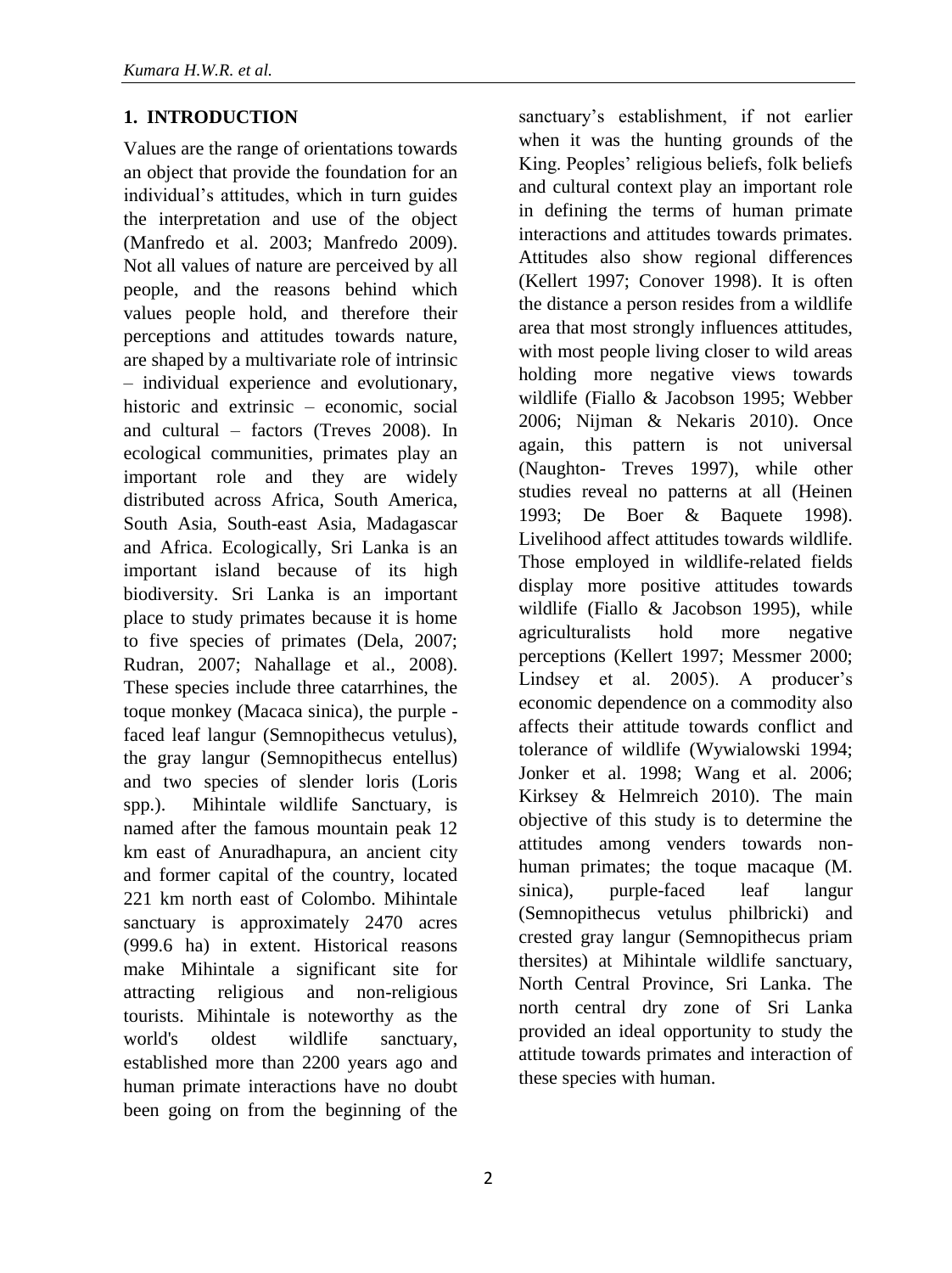## **2. METHODOLOGY**

To understand the nature of human attitude towards primates at the Mihintale wildlife sanctuary, the mixed methods approach was used for data collection. During the field visits a range of semi-structured interviews, focus groups discussion and participant observation was carried out. Data was collected from selected 57 members of permeant vendors (selling goods all throughout the year Mihinatle Archaeology site) by semi-structured interview. Purposive sampling technique was used to select interview subjects, appropriately given that the object of anthropological data collection was to identify the human attitude towards primates. This type of interview works well with busy people who require efficient use of their time such as vendors. Interviews were conducted from April 2016 to September 2016. Before collecting date using the interviews and discussions, the researcher had friendly chats with the community of vendors at the Mihintale archeological site. This allowed interviewees to feel more comfortable answering the questions regarding the real situation of human primate conflict at Mihintale. Interviews were conducted at the informants' shops as a non-threatening, relaxing environment for them. Interviews were conducted on voluntary basis without monetary reward and in the major local language Sinhalese. Each interview lasted around 45 minutes, depending on the participant's willingness to talk, and on how knowledgeable and in depth their answers were. To understand the attitude and perceptions towards primates, 10 item questionnaires in Sinhalese was prepared. Fifty-seven interviews were conducted, all permanent vendors. A total of 57 (n=57) of sellers were interviewed that included, fruit sellers 21.1% (n=12), flower sellers 17.5%  $(n=10)$ , sweet and food sellers 24.6%  $(n=14)$ , Toys sellers 22.8%  $(n=13)$ , others sellers 14% (n=8) .The focus of the data collection is on sellers. Participation observation method was used to gather information into the daily lives of the local vendors and built trustful relationships with pilgrims to observe human primate conflict, attitudes and their reaction to primates. All events of conflict between primates and humans were recorded during the field study.

### **3. RESULT AND DISCUSSION**

Direct interviews with individuals were conducted opportunistically in local language to learn about macaques and langurs and their interactions with humans. Out of 57 vendors interviewed 36 vendors were selling edible goods which included fruits, food, sweets and flowers (consume by monkeys); 21 venders were selling nonedible goods like toys and garment items, pottery etc. All venders interviewed were Sinhalese Buddhist including 33 males and 24 females. The education level ranges from grade 2 to advance level. Their age range is 16 to 73 years. No of the vendors had permanent buildings, all were temporarily made shops which were covered with polythene, wood or sheets. There were no proper walls, doors or winders to protect goods from monkeys. Some shops did not have proper roofs as well. Monkeys could enter to shops from any sides.

Almost all of the interviewees (venders in Mihinale) considered themselves Buddhist and in line with the tenets of this religion there was a high level of tolerance towards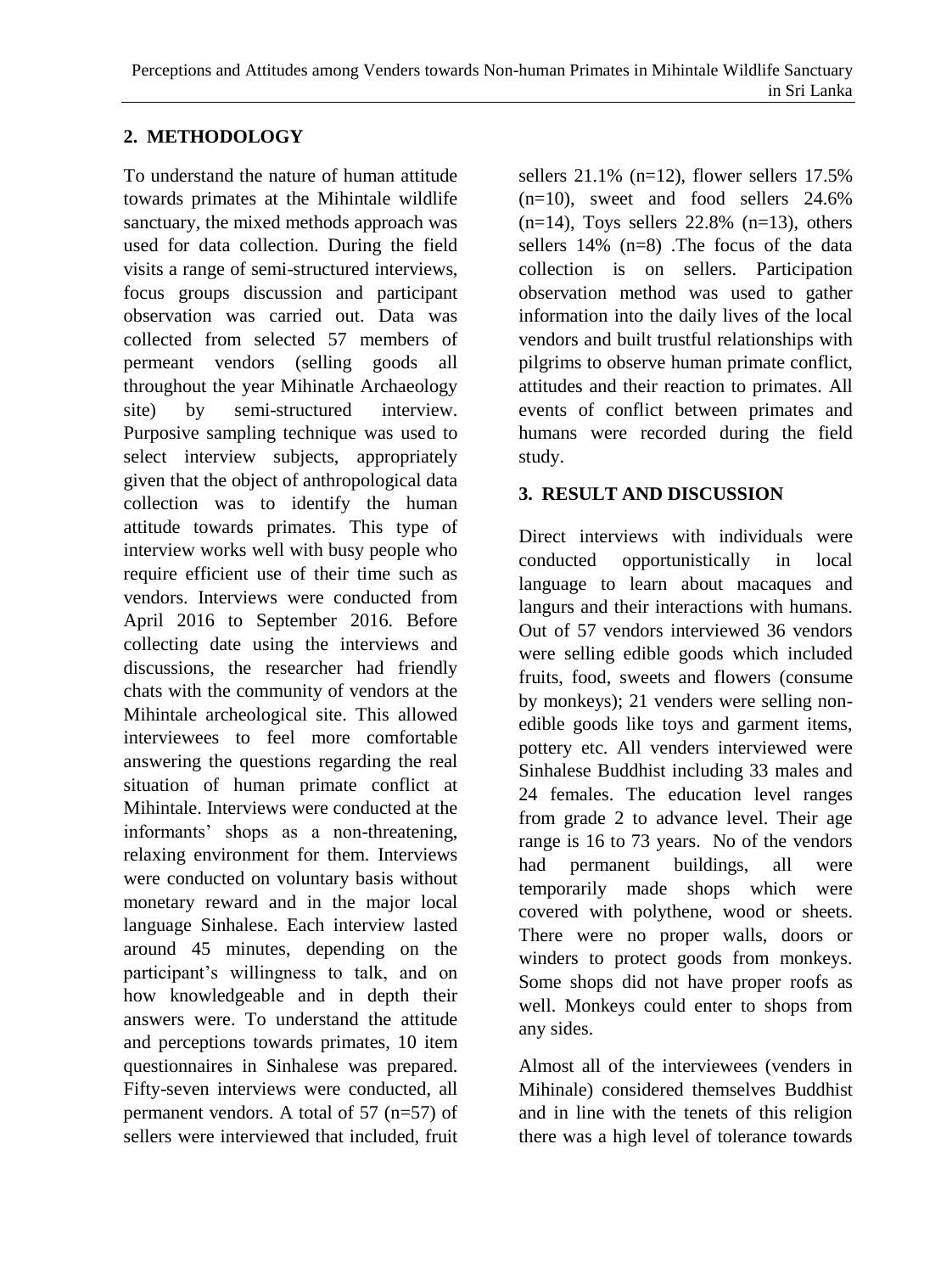primates. One fundamental influence on perceptions of primates is the general and their activities. In Buddhism, it is prohibited to kill animals and to threaten them. Culture is one of the main values that always puts distance between animals and humans, and it also determines the rights of animals in each culture. Levels of tolerance, acceptance and even demand for interactions vary across cultures (Biquand et al., 1992; Burton, 2002; Gautier & Biquand, 1994, Nahallage, et. al., 2008, Nahallage and Huffman, 2013). Attitudes are defined as the evaluation of a particular object with some degree of favour or disfavour (Allendorf 2007), attitudes towards nature however cannot simply be described as positive or negative. People's relationships with nature are far more complicated and emotional. Buddhists and Hindus has many religious values for primates.

As such, attitudes and beliefs towards nature are complex and can change over time, in association with changing conditions and experiences (Hill 2002). They can also shift rapidly with any stressor, such as drought, famine, land disputes or local politics (Lee 2010). In order to understand which values are adopted and why different people adopt different values, we need to understand the beliefs and motivations behind these values. When asked what they think about nature in Mihintale area, every interviewee responded positively with statements such as *"I love it"*, *"it"s wonderful"*, *and its peaceful* (100%). However, alongside these positive statements sellers also express negative sentiments towards the same wildlife. Because of human primate conflict, (n= 54) 94.7% interviewee express negative statement on primates and only (n=3) 5.3% had positive statement.

cultural attitude of people towards primates

Nonhuman primates were viewed as brethren and this has enabled their survival throughout much of Asia. In parts of Northern India, Indonesia, and other areas, monkeys are worshipped, protected and provisioned by villagers (Southwick & Siddiqi, 1977). In Sri Lanka, the peoples' religious beliefs and cultural practices play an important role in defining the terms of primate–human interactions and reflect the past, present, and potential future of their coexistence. An important feature of this country is the presence of monkeys at Buddhist and Hindu temples (Nahallage et al., 2008; Nahallage and Huffman, 2013). Furthermore, the venders who had negative attitude to primate, did not had any negative attitude on any other wild animals. Even at this point in the interview, 77.8% participants had (n=42) negative connotations towards toque macaque and 22.2 %  $(n=12)$  on gray langurs, no  $(n=0)$ negative connotations toward purple-faced leaf langur. Attitudes among venders differ according to primate species involved. The negative or positive attitude to each species of primates depend on the intensity of the human primate conflict. According to both observations and interviews, only two species (*S. priam thersites and M. sinica*) had been involved in the human primate conflict at Mihintale. The *S. vetulus philbricki* was not involved in human primate conflict. The constant supply of food offerings given to them by religious followers and tourists keep macaques and langurs around the temple grounds.

Interviewees had positive connotations to the intelligence of toque macaque intelligence and it was said to be the reason to have more conflict with toque macaques than the two langur species. The other fact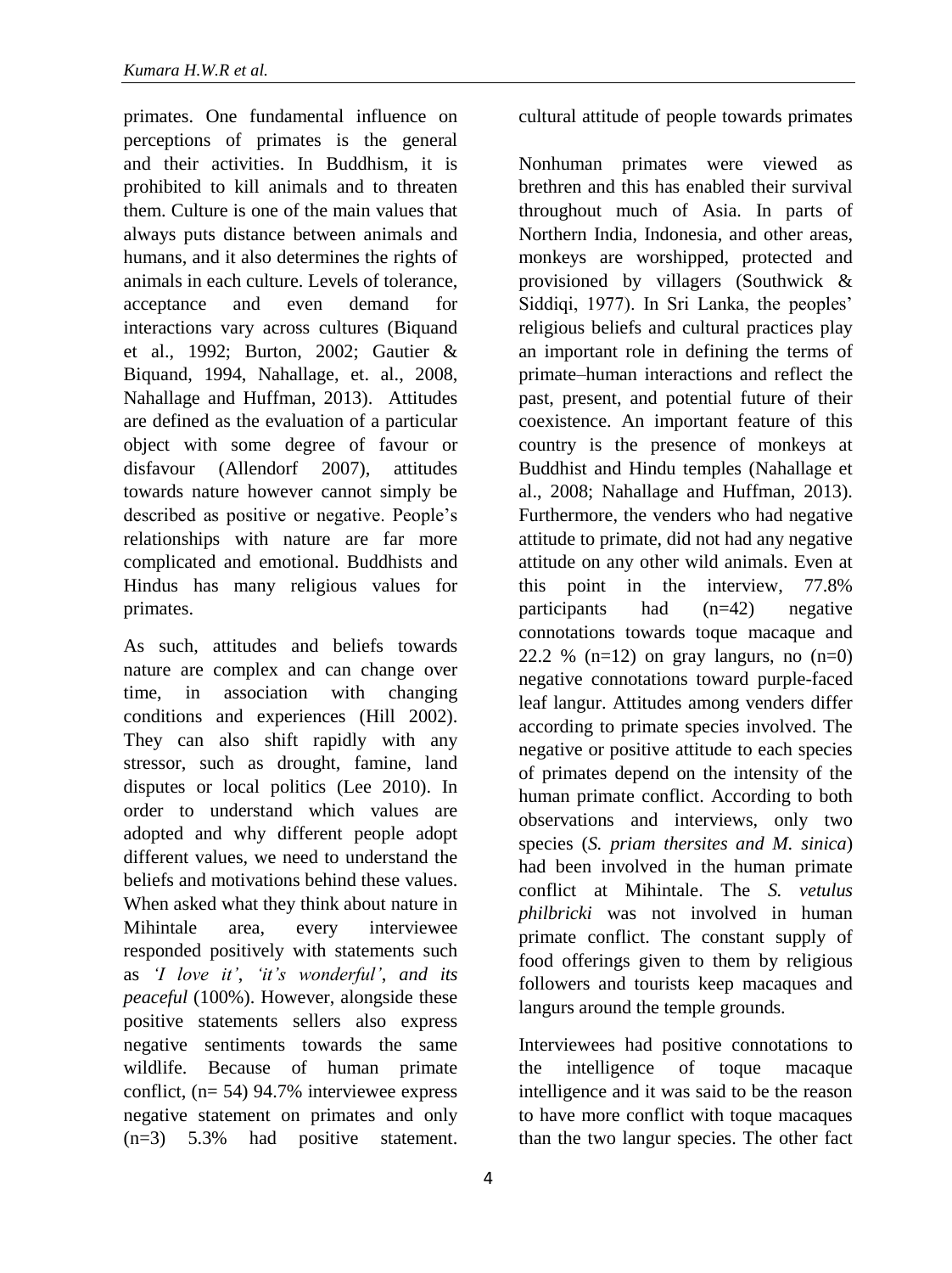that revealed in the interview was toque macaques prefer human food more than natural food 43.9 % (n=25), toque macaque are more astute than the two langurs 56.1 % *because of their skills, which are like those of humans"*. Thus, villages are more aggressive toward the toque macaques and gray langur, but the purple- faced leaf langur was considered as a gentle creature. According to interviews conducted majority of the respondents had negative (94.7%) attitudes towards primates, very few people (5.3%) had positive statements about primates in Mihintale. Even though the majority of venders in the park had an overall negative perception toward primates, they also appreciate primates for variety of reasons. These included *"Monkeys can attract tourists to Mihintale and that is our county"s main income"*, *"I enjoy watching the monkeys"*, *"it"s attractive"*, *"to disturb or harm them is not good according to our religion"*. The percentage of people with negative attitudes for each species varies; *M. sinica* 77.8 %, *S. priam thersites* 22.2 % and *S. vetulus* 0%. No one had negative attitude towards *S. vetulus*. Many venders noted that M. sinica is the *"most intelligent and astute monkey"* at Mihintale, while *S. vetulus* is *"the most innocent monkey and are gentle creatures"*, *"villagers are more aggressive toward M sinica and S. priam theresites"* at Mihintale. Only one vender said that *"Mihintale is the oldest sanctuary in the world and there were monkeys here from the beginning, so they have the right more than us to live here, because those rights were given to them by King Devanampiyatissa when he established this*  The findings of this study is important as a conservation tool for understanding the human perspective and attitudes towards primates, which, when entwined with (n=32). Number of venders discourse about the close similarity between humans and t both macaque and langurs. Local venders in Mihintale claim *"Monkeys are a problem sanctuary, we are the party who is violating the right of the monkeys not actually the animals".* Sri Lankans believe Mihinthale to be the place where the first meeting took place between Mahinda thero (the son of King Ashoka from India), and King Devanampiyatissa (from 307 to 267 BC) the ruler of Sri Lanka at the time. This meeting is said to have brought about the acceptance of Buddhism into Sri Lanka (Mahawamsaya) by the decree of King Deanampiyatissa. The people's perception of the human-primate conflict in Mihintale depends on the species and the amount of damage caused by them. Like Anuradhapura, there are many large and small Buddhist temples across the country where primates are protected by the peoples' religious and cultural beliefs (Nahallage and Huffman, 2013). In Sri Lankan cultural context, the religions are playing a significant role in controlling and suppressing human primate conflict. Primates can symbolize human's bestiality or dubious morality, possibly due to their obvious morphological similarity to humans (Knight, 1999; Morris & Morris, 1966). The causal factors of conflict between human and nonhuman primates assume special significance (Dickman, 2012; Fuentes, 2012) as humans and nonhuman primates have shared ecological space over millennia (Fuentes & Wolfe, 2002; Fuentes, 2012, Nahallage, 2019).

### **4. CONCLUTION**

scientific evidence, offers a holistic understanding to one of the major problems in Sri Lanka, the human primate conflict.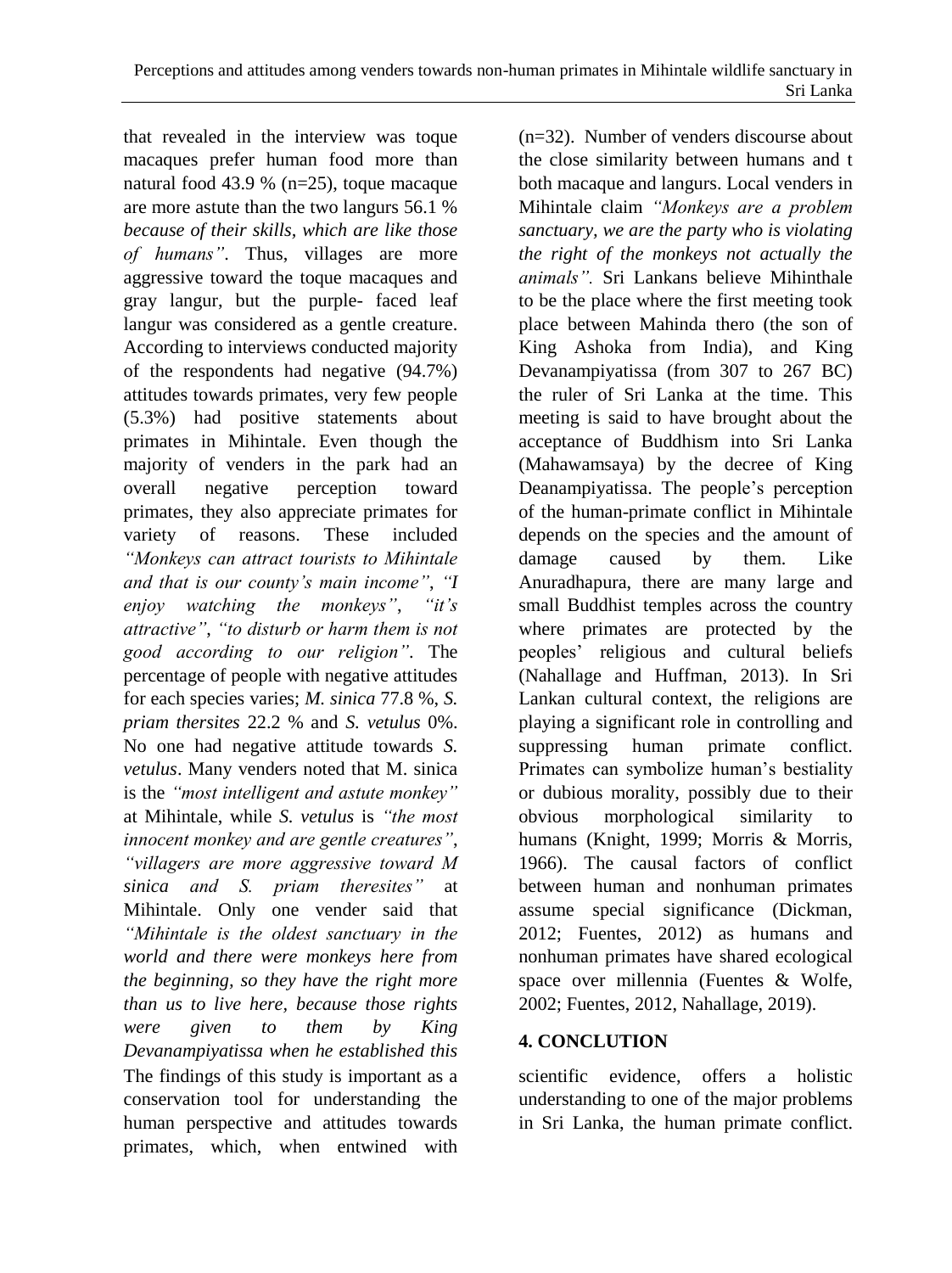#### **REFERENCES**

Allendorf, T., (2007). Residents' attitudes toward three protected areas in southwestern Nepal. Biodiversity and Conservation, 16(7), pp.2087–2102.

Biquand S, Biquand-Guyot V, Boug A., & Gautier J-P. (1992). The distribution of Papio hamadryas in Saudi Arabia: ecological correlates and human influence. International Journal of Primatology 13(3), 223-243.

Conover, M.R., (1979). Response of birds to raptor models. Proceedings of the Bird Control Seminar, 4, 16–24.

Dela, J. (2007). Seasonal food use strategies of Semnopithecus vetulus nestor, at Panadura and Piliyandala, Sri Lanka. International Journal of Primatology, 28, 607-626

Dickman, A. (2012). From cheetahs to chimpanzees: a comparative review of the drivers of human-carnivore conflict and human-primate conflict. Folia Primatologica, 83(6), 377-387.

Fiallo, E.A. & Jacobson, S.K., (1995). Local communities and protected areas: attitudes of rural residents towards conservation and Machalilla National Park, Ecuador. Environmental Conservation, 22(03), p.241-249.

Fiallo, E.A., & Jacobson, S.K. (1995). Local communities and protected areas: attitudes of rural residents towards conservation and Machalilla National Park, Ecuador. Environmental Conservation, 22(03), 241-249.

Fuentes, A., & Wolfe, L.D. (2002). Primates face to face: the conservation implications of human–nonhuman primate interconnections. Cambridge: Cambridge University Press.

Fuentes, A., (2006). Human-nonhuman primate interconnections and their relevance to anthropology. Ecological and Environmental Anthropology, 2(2), pp.1– 11.

Geiger, W. (1934). The Mahawamsa (The Great Chronicle of Ceylon-Sri Lanka) Oxford University Press London.

Hill, C.M., (2002). Primate conservation and local communities — ethical issues and debates. American Anthropologist, 104(4), pp.1184–1194.

Jonker, S.A., Parkhurst, J.A., Field, R. & Fuller, T.K., (1998). Black bear depredation on agricultural commodities in Massachusetts. Wildlife Society Bulletin, 26(2), pp.318–324.

Kellert, S.R., (1997). The Value of Life: Biological Diversity and Human Society, Washington, DC: Island Press.

Kirksey, S.E. & Helmreich, S., (2010). The emergence of multispecies ethnography. Cultural Anthropology, 25(4), pp.545–576.

Kirksey, S.E. & Helmreich, S., (2010). The emergence of multispecies ethnography. Cultural Anthropology, 25(4), pp.545–576.

Knight J. (1999). Monkeys of the move: the natural symbolism of people-macaque conflict in Japan. J Asian Stud, 58(3):622- 647.

Lee, P.C., (2010). Sharing space: can ethnoprimatology contribute to the survival of nonhuman primates in human-dominated globalized landscapes? American journal of primatology, 72(10), pp.925–31.